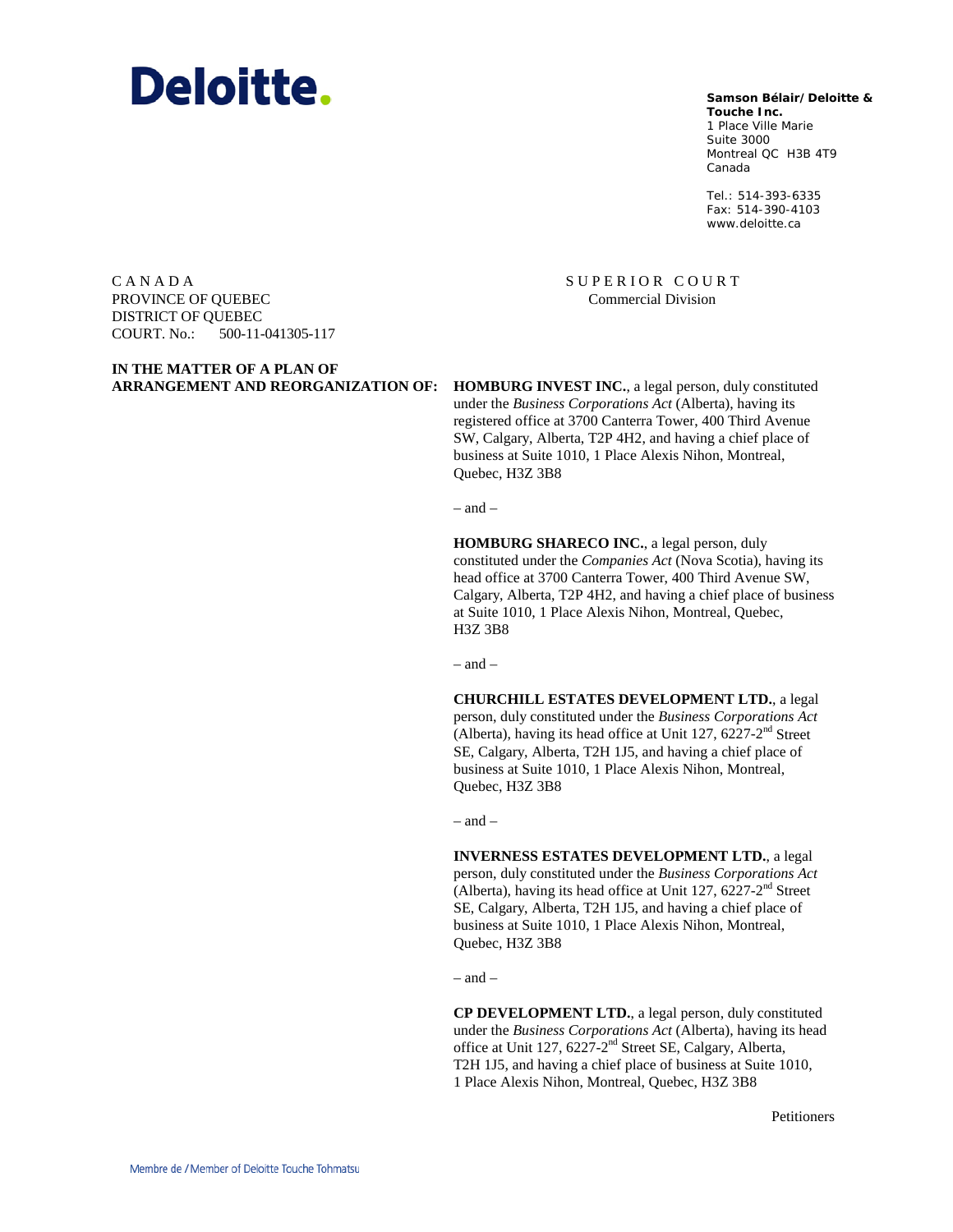– and –

# **HOMBURG REALTY FUND (52) LIMITED**

**PARTNERSHIP**, duly constituted under the *Limited Partnerships Act of Nova Scotia,* having its head office at 600 - 1741 Brunswick Street, Halifax, NS, Canada B3J 3X8

 $-$  and  $-$ 

#### **HOMBURG REALTY FUND (88) LIMITED**

**PARTNERSHIP**, duly constituted under the *Limited Partnerships Act of Nova Scotia,* having its head office at 600 - 1741 Brunswick Street, Halifax, NS, Canada B3J 3X8

– and –

### **HOMBURG REALTY FUND (89) LIMITED**

**PARTNERSHIP**, duly constituted under the *Limited Partnerships Act of Nova Scotia,* having its head office at 600 - 1741 Brunswick Street, Halifax, NS, Canada B3J 3X8

– and –

#### **HOMBURG REALTY FUND (92) LIMITED**

**PARTNERSHIP**, duly constituted under the *Limited Partnerships Act of Nova Scotia,* having its head office at 600 - 1741 Brunswick Street, Halifax, NS, Canada B3J 3X8

 $-$  and  $-$ 

# **HOMBURG REALTY FUND (94) LIMITED**

**PARTNERSHIP**, duly constituted under the *Limited Partnerships Act of Nova Scotia,* having its head office at 600 - 1741 Brunswick Street, Halifax, NS, Canada B3J 3X8

 $=$  and  $=$ 

# **HOMBURG REALTY FUND (105) LIMITED PARTNERSHIP**, duly constituted under the *Limited Partnerships Act of Nova Scotia,* having its head office at 600 - 1741 Brunswick Street, Halifax, NS, Canada B3J 3X8

 $=$  and  $=$ 

#### **HOMBURG REALTY FUND (121) LIMITED**

**PARTNERSHIP**, duly constituted under the *Limited Partnerships Act of Nova Scotia,* having its head office at 600 - 1741 Brunswick Street, Halifax, NS, Canada B3J 3X8

– and –

# **HOMBURG REALTY FUND (122) LIMITED**

**PARTNERSHIP**, duly constituted under the *Limited Partnerships Act of Nova Scotia,* having its head office at 600 - 1741 Brunswick Street, Halifax, NS, Canada B3J 3X8